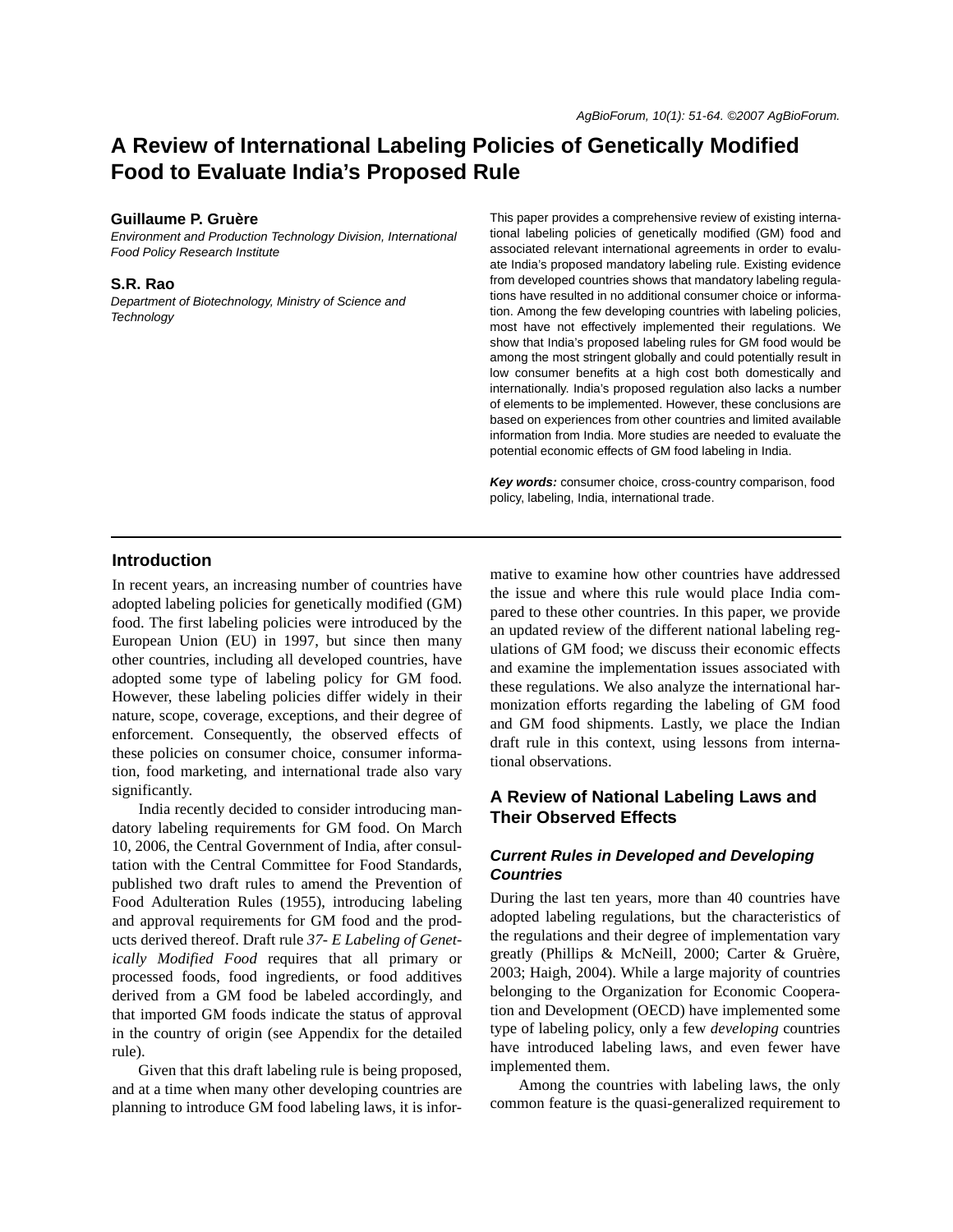| Type of labeling <sup>a</sup> | <b>Countries with enforced</b><br>labeling policies                                                                              | Countries with partially enforced or<br>non-enforced labeling policies                                                                                 | Countries with plans to introduce a<br>labeling policy                                                                                                                                               |
|-------------------------------|----------------------------------------------------------------------------------------------------------------------------------|--------------------------------------------------------------------------------------------------------------------------------------------------------|------------------------------------------------------------------------------------------------------------------------------------------------------------------------------------------------------|
| <b>Mandatory</b>              | Australia, China, European<br>Union, New Zealand, Norway,<br>Japan, Russia, Saudi Arabia,<br>South Korea, Switzerland,<br>Taiwan | Brazil, Chile, Croatia, Ecuador, El<br>Salvador, Indonesia, Mauritius,<br>Serbia, Sri Lanka (just introduced),<br>Thailand (partial), Ukraine, Vietnam | Bolivia, Cameroon, Colombia, Egypt,<br>Ethiopia, Georgia, India, Israel, Ivory<br>Coast, Jamaica, Malaysia, Namibia,<br>Nigeria, Paraguay, Peru, Philippines<br>(voluntary), Singapore, Uganda, UAE, |
| Voluntary                     | Canada, Hong Kong, South<br>Africa, USA                                                                                          |                                                                                                                                                        | Uruguay, Zambia                                                                                                                                                                                      |

**Table 1. Type of labeling policies and degree of enforcement as of February 2007.**

*aFor substantial equivalent products only.*

*Source: Carter and Gruère (2003a), Cevallos (2006), Cloutier (2006), Haigh (2004), US Department of Agriculture (USDA, 2006), Wongruang (2006).*

label products derived from GM crops that are *not substantially equivalent* to their conventional counterparts. This labeling requirement concerns GM products with novel traits, such as high-oleic-content canola, or the future nutritionally-enhanced rice (e.g., Golden Rice). Labeling is mandatory for these products in all countries with regulations because they recognize that consumers should be informed of the novel traits and properties of the food products in order to make informed decisions.

 On the other hand, for products that are considered *substantially equivalent* to their conventional counterparts, which includes products derived from all transgenic crops with input-related traits (i.e., virtually all GM products today), there is a large international heterogeneity in labeling regulations. A first major dichotomy separates countries with *voluntary* labeling guidelines (e.g., Canada, Hong Kong, or South Africa) from those with *mandatory* labeling requirements (e.g., Australia, the EU, Japan, Brazil, or China). Voluntary labeling guidelines dictate rules that define what food can be called GM or non-GM, and let the food companies decide if they want to use such information signals on their products. In contrast, mandatory labeling requires food companies (processors, retailers, and sometimes food producers) to display whether the targeted product/ingredient contains or is derived from genetically engineered materials. A certain number of countries with mandatory labeling for GM ingredients also have voluntary guidelines for the labeling of non-GM food (e.g., Japan and the EU). This mixed mandatory/voluntary system is in place in countries with mandatory labeling for which consumers are willing to pay a premium to completely avoid GM ingredients, even at a residual level.

 Secondly, the scope of the regulations widely differs among countries with mandatory labeling according to the following main characteristics:

- 1. Coverage: countries may require labeling for:
	- A list of particular food ingredients *or* all ingredients in packaged food products that include detectable transgenic protein or DNA;
	- Highly processed products *derived* from GM ingredients--even without quantifiable presence of GM ingredients;
	- Animal feed;
	- Additives and flavorings;
	- Meat and animal products fed with GM feed;
	- Food sold by caterers and restaurants;
	- Unpackaged food.
- 2. Threshold level for labeling of GM ingredients:
	- Applied to each ingredient or only to major three or five ingredients;
	- Level, ranging from 0.9% to 5%, except China with no threshold level.

In particular, one of the major differences in regulations among countries with mandatory labeling depends on whether the regulation targets the presence of GM in the *finished product* (like Australia, New Zealand, and Japan) or on GM technology as a *production process* (like the EU, Brazil, and China). In the former case, only products with detectable and quantifiable traces of GM materials or ingredients are required to carry a label. In contrast, in the latter case, any product derived from GM crops will have to be labeled, whether it contains any traces of GM material or not. This means that canola or soybean refined oils are required to be labeled even if current detection techniques cannot detect significant traces of transgenic DNA or proteins in the final product. This difference is crucial for enforcement: a product-based system can be enforced with testing equipment and can filter a cheater, whereas a processbased system requires viable and trustable documentation systems, which will lead to identity preservation or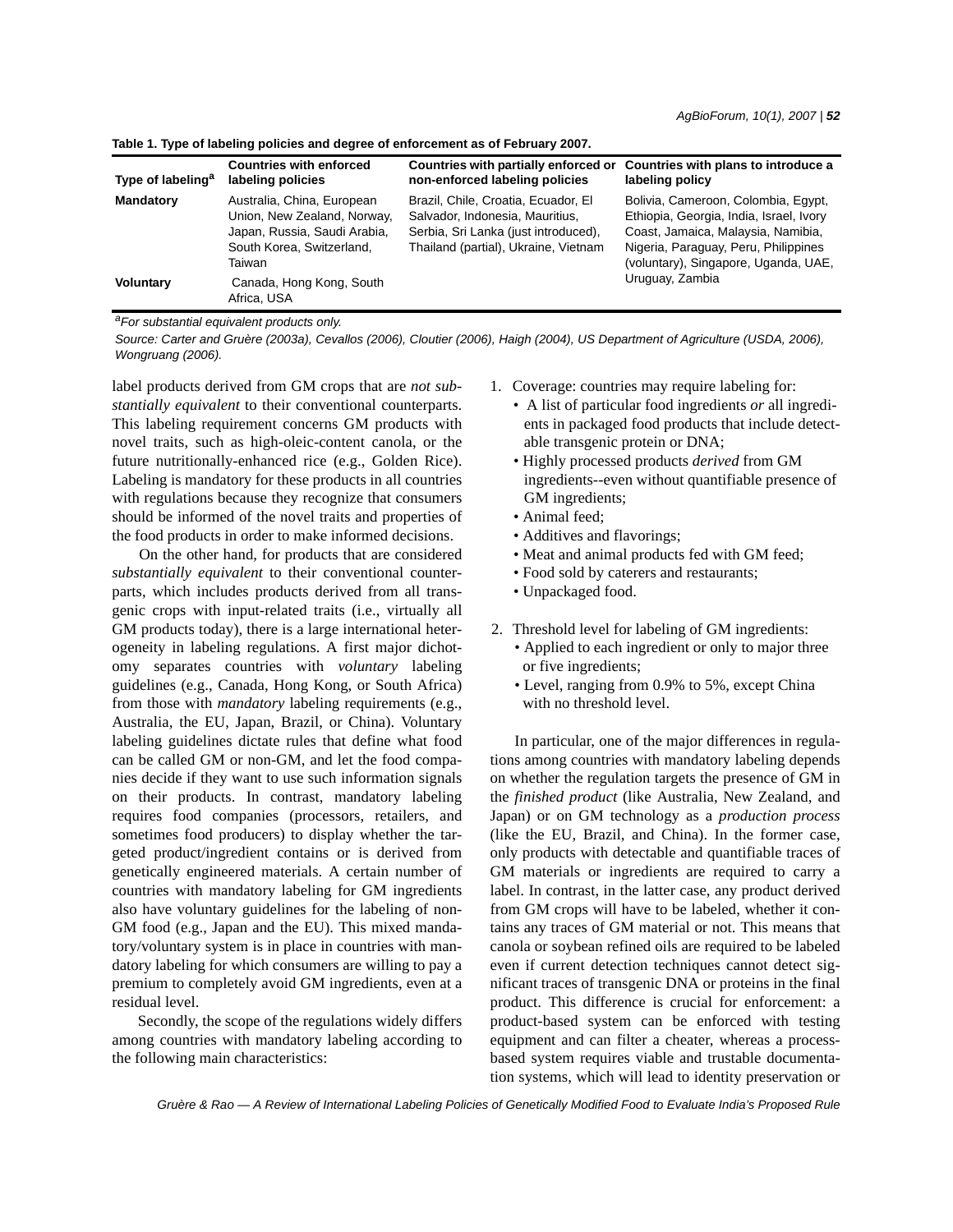| Table 2. Characteristics of national labeling systems in major countries as of February 2007 divided into three groups |  |
|------------------------------------------------------------------------------------------------------------------------|--|
| according to the degree of stringency of their regulation.                                                             |  |

|                                 |                                               | Product/       |                                                                                |                                 |                        |
|---------------------------------|-----------------------------------------------|----------------|--------------------------------------------------------------------------------|---------------------------------|------------------------|
| <b>Major Country</b>            | Labeling type <sup>a</sup>                    | process        | Coverage                                                                       | <b>Major exemptions</b>         | <b>Threshold level</b> |
| <b>European Union</b>           | Mandatory, & national<br>voluntary guidelines | <b>Process</b> | Food, feed, additives,<br>flavorings, products derived<br>from GM, restaurants | Meat and animal<br>products     | 0.9%                   |
| <b>Brazil</b> <sup>b</sup>      | Mandatory                                     | Process        | Food, feed, products derived<br>from GM, meat and animal<br>products           | Virtually none                  | 1%                     |
| China                           | Mandatory                                     | Process        | List; products derived from<br>GM, restaurants                                 | Outside of list                 | None (0%)              |
| <b>Australia-New</b><br>Zealand | Mandatory & voluntary                         | Product        | All products based on<br>content                                               | Processed products              | 1%                     |
| Japan                           | Mandatory & voluntary                         | Product        | List of food items                                                             | Processed products              | $5\%$ <sup>f</sup>     |
| <b>Indonesia</b> <sup>b</sup>   | Mandatory                                     | Product        | List of food items                                                             | Outside of list                 | $5\%$ <sup>†</sup>     |
| <b>Russia</b>                   | Mandatory                                     | Product        | All products based on<br>content                                               | Feed                            | 0.9%                   |
| Saudi Arabia                    | Mandatory                                     | Product        | List of food items                                                             | Outside of list,<br>restaurants | 1%                     |
| <b>South Korea</b>              | Mandatory & voluntary                         | Product        | List of food items                                                             | Processed products              | 3%9                    |
| <b>Taiwan</b>                   | Mandatory & voluntary                         | Product        | List of food items                                                             | Outside of list                 | 5%                     |
| Thailand <sup>c</sup>           | Mandatory                                     | Product        | List of food items                                                             | Outside of list                 | $5\%$ <sup>f</sup>     |
| Argentina <sup>d</sup>          | Voluntary                                     | Product        |                                                                                |                                 |                        |
|                                 |                                               |                | -----Not specified- all products based on content-----                         |                                 |                        |
| <b>South Africa</b>             | Voluntary                                     | Product        | -----Not specified- all products based on content-----                         |                                 |                        |
| Philippines <sup>e</sup>        | Voluntary                                     | Product        | All products based on content<br>5%                                            |                                 |                        |
| Canada                          | Voluntary                                     | Product        | All products based on content<br>5%                                            |                                 |                        |
| <b>United States</b>            | Voluntary                                     | Product        | All products based on content<br>n/a                                           |                                 |                        |

*aFor substantial equivalent products only.* 

*bTo our knowledge, the labeling regulation has not been fully implemented.*

*c Implemented with "voluntary" enforcement. Penalties are applied in case of reported fraud.* 

*dNo specific law.*

*eProposed labeling regulation.* 

*f On three main ingredients in each product.* 

*gOn top five major ingredients in each product.*

*Source: Carter and Gruère (2003a), Cevallos (2006), Cloutier (2006), Foster & French (2007), Haigh (2004), USDA (2006), Wongruang (2006).*

traceability requirements for the producers and importers, i.e., systems that track or identify GM food or GM free food from their origin to their final package and cannot guarantee the absence of cheaters.

 Last but not least, national regulations differ by their degree of implementation and enforcement as shown in Table 1. Many developing countries have approved laws requiring the labeling of GM food, but have not implemented the laws, or have only partially enforced the laws. For instance, Brazil introduced labeling laws in 2003, but has yet to actually implement these laws (Cevallos, 2006). To a certain extent, other Asian

countries, such as Indonesia, have only partially implemented their regulation. They may require importers to label their food as GM, but consumer products are not carrying GM labels. China has implemented labeling since 2004, and can be considered the only developing country with an effective labeling policy in place.

 Table 2 shows international approaches to labeling according to these different criteria in major countries. We divide countries into three groups according to the relative degree of stringency of their regulations (Carter & Gruère, 2006; Cloutier, 2006). At one end of the spectrum, a first group of countries have introduced stringent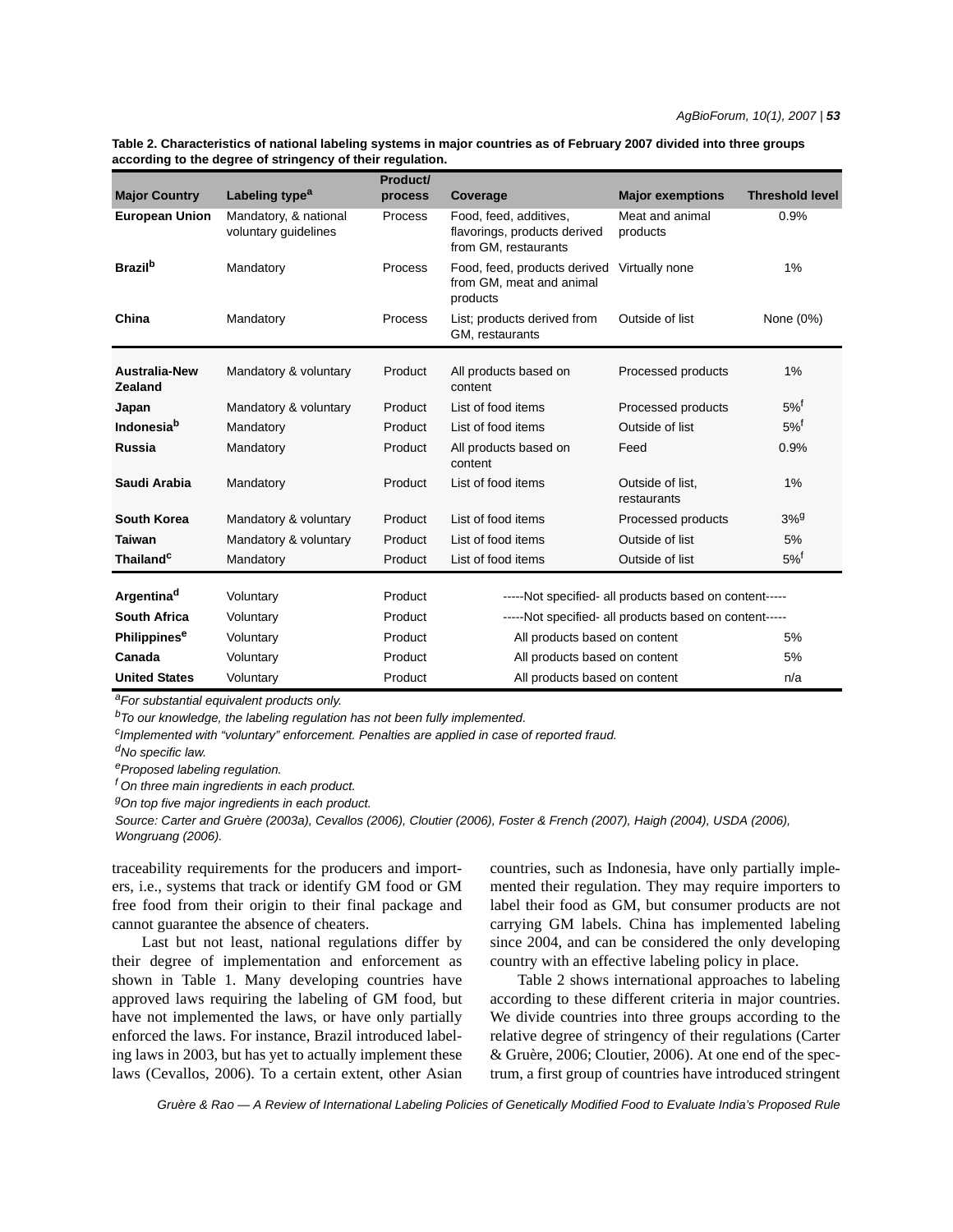mandatory labeling regulations based on production process, with wide coverage, few exceptions, and a very low threshold, which follows the EU model of labeling regulation. This group includes all European countries (outside of the EU). At the other end of the spectrum, a third group, that includes Canada and the US, has voluntary labeling guidelines for GM or non-GM food. The second and intermediary group, which includes Japan and Australia, has mandatory labeling requirements based on differences in the finished products, with intermediate or higher threshold levels, and a number of exemptions. Most developing countries still have to implement or enforce the regulations. Among the ones in Table 2, we consider that regulations in Brazil and China belong to the EU group, Thailand and Indonesia follow the Japanese type of regulation, and South Africa and the Philippines follow the US/Canada type of regulation.

### *Observed Effects of Labeling Regulations*

The overall objective of mandatory labeling requirements is to provide consumer information and consumer choice. In most countries, labeling is not primarily about food safety but about consumer information, as labeling policies are designed to follow safety approval clearance.<sup>1</sup> At the same time, the rationale behind the provision of consumer information differs according to the labeling regulation. Countries with labeling based on *production process* believe that at least some consumers base their purchasing decision not only on product related issues but also on environmental and/or religious, ethical, or other non-safety related reasons. Countries with *product* labeling base their regulation on consumer demand for product information. In addition, there is a philosophical debate as to whether labeling requirements support the principle of consumer autonomy or consumer right-to-know (Streiffer & Rubel, 2003; Hansen, 2004; McKay White & Veeman, 2007).

 In the EU and Japan, the initial labeling requirements were introduced in response to consumer concerns. More specifically, they were intended to provide consumer choice and consumer information. However, the mandatory labeling policies in the EU and Japan have resulted in the virtual disappearance of any labeled GM product on the food shelves. $^{2}$  These policies encouraged food processors and retailers to avoid using GM ingredients (Kalaitzandonakes & Bijman, 2003; Carter & Gruère, 2003b). Some retailers voluntarily decided to shun GM ingredients, while others – such as food processors – avoided using GM ingredients due to the introduction of mandatory labeling in order to decrease their risk of loss in market shares due to the controversy over GM food in Europe. For food processors, the question of choosing whether or not to purchase GM ingredients is linked to the cost differences between GM or non-GM inputs and the expected loss in market shares due to the consumer aversion to eating GM food (Knight, Mather, & Holdsworth, 2005). Since most current GM food products are only used in small quantities as ingredients, the cost difference between GM and non-GM remains very low for most of these companies.

 At the same time, the risk of losing in sales because of bad reputation is relatively high. Greenpeace and other anti-GM organizations quickly launched negative campaigns targeting GM-labeled products, and publicized supermarkets or food brands carrying GM labels. As a result, it is more profitable for EU or Japanese companies to avoid GM ingredients altogether. Furthermore, this situation may not change quickly because a large share of the public remains opposed to GM food, because no other food products have been released, and because there is a first-mover disadvantage: the first company to market GM products would face even tougher competition from its rivals (Carter & Gruère, 2003b).

 As a result, the EU policy has driven GM ingredients outside of consumer market shelves (GMO Compass, 2007). A study of GM food labels on processed food products in France (Gruère, 2006) reveals that only a few products directly imported from the US and sold in specialty stores carry visible GM labels (such as popcorn and US salad dressing). Yet these products only represent very small niches, so virtually all processed products do not contain any GM ingredients over the 0.9% threshold level for adventitious presence. At the same time, meat and animal products processed from animals fed with GM are widely sold in the EU because

*<sup>1.</sup> Nevertheless, food safety concerns are indirectly related: certain consumers want to avoid GM food for fear of long-term unknown risks. Apart from that, certain countries now justify labeling for health, e.g., as a mean to respond to the accidental intrusion of unapproved GM crops in their marketing system.*

*<sup>2.</sup> This phenomenon has extended to other countries. To our knowledge, China is the only country with mandatory labeling where GM-labeled food products can be easily found in food markets.*

*Gruère & Rao — A Review of International Labeling Policies of Genetically Modified Food to Evaluate India's Proposed Rule*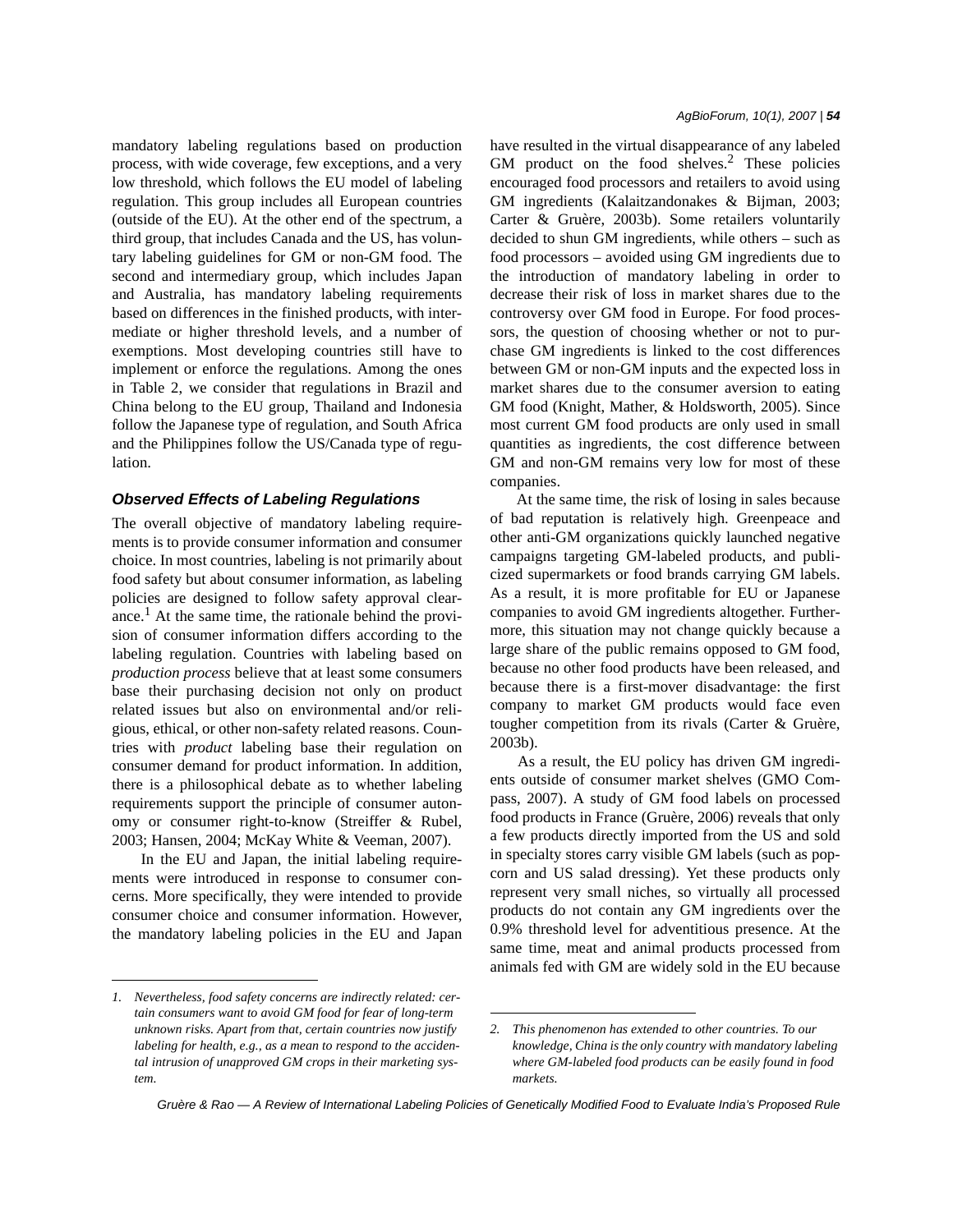these products are exempt from the labeling legislation. Similarly, in Japan, all products targeted by labeling requirements are produced with non-GM ingredients. Yet, because of a higher threshold and the exclusion of highly processed products (such as soy oil), consumers *do* buy unlabeled products with GM derivatives, but that either do not contain GM materials or that only contain very limited GM material.

 These outcomes show that in developed countries, thus far, mandatory labeling has failed to provide consumer information and consumer choice. Before the regulations, consumers did not know about GM content, while after implementation of the regulations they do not know more, but all products are basically non-GM (or only contain accidental GM traces under the threshold level). Markets have tuned to the new requirements, with an increase in the use of non-GM palm oil to replace GM soy oil in countries where these oils have to be labeled. European food companies have set up complete marketing channels within Brazil to assure their provision of non-GM soybeans for food purposes. Japanese companies have taken action to contract with US farmers to obtain identity-preserved non-GM soybeans for a price premium, and non-GM soybean is quoted on the Tokyo market (Bernauer, 2003).

 Regarding the information content, all countries with mandatory labeling require products to display a very simple and rather uninformative message such as "contains genetically engineered soybeans" or "derived from genetically modified maize" or "Transgenic," which assumes that it would be useful information for all consumers, i.e., that all consumers are sufficiently educated to understand what it means. At the same time, no country mentions the fact that the GM ingredients in question have been approved by the food safety authority. All countries with mandatory labeling have food safety approval processes in place, and only authorize the use of the GM events that have been cleared by the authorities. The observed backlash by consumers against GM products might have been less important in these sensitive countries if this type of message was displayed. Consumers would have known that the presence of GM is considered safe by the authority.

 Researchers in agricultural economics and food policy have also provided food for thought on the debate related to the use of mandatory labeling for GM food (McKay White & Veeman, 2007). Several agricultural economists from both sides of the Atlantic have long argued that mandatory labeling is not the best solution to provide consumer choice or consumer information, especially when it may affect trade (Phillips & Isaac,

1998; Valceschini, 1998; Runge & Jackson, 2003). Voluntary labeling provides the option for consumers that want non-GM or GM-free products to buy these products, whereas others will buy the regular products. In a sense, it reveals the demand for non-GM. As long as the market functions sufficiently well, the presence of non-GM products will reflect the share of consumers willing to buy it (Bansal & Ramaswami, 2007). In countries where most consumers are generally indifferent to the use of GM ingredients, such as Canada, non-GM products (in particular non-GM *organic* products) appear as a niche market responding to the demand of certain consumers (Gruère, 2006). In contrast mandatory labeling forces all food processors to take measures related to their sources of ingredients. This regulation tends to distort the market towards no GM at all in countries where agricultural biotechnology has a bad reputation, and where the food industry is concentrated and thus sensitive to actions by political pressure groups, such as anti-GM campaigns, despite the fact that a significant share of consumers would be willing to buy GM food (e.g., Noussair, Robin, & Ruffieux, 2004).

 At the same time, several theoretical economic studies (e.g., Crespi & Marette, 2003; Fulton & Giannakas, 2004) showed that mandatory labeling could be beneficial in countries where the large majority of consumers are concerned with GM food as revealed by their willingness to pay for non-GM products, depending on the structure and amplitude of the costs of implementation. These studies provide interesting results, but the implication of their results in the current context may be limited due to their assumption that labeling translates into consumer choice, therefore excluding the current corner solution in developed countries with no labeled products available. Hobbs and Kerr (2006) demonstrated the relative superiority of mandatory labeling to import bans. But they also noted that their result is true except in cases where labeling acts as a hazard warning signal for consumers, thus resulting in no GM labeled products.

 Because of the failure of GM labels to provide consumer choice, there is generally a lack of information on what effects these labels would have on consumers' actual decisions. A unique scanner data study in the Netherlands conducted at a time when some foods were labeled with GM ingredients before disappearing showed that there was no effect of labeling on consumer demand (Marks, Kalaitzandonakes, & Vickner, 2004). At the same time, many studies in developed countries used consumer surveys to measure the willingness to pay for labeling, but only a few compared these numbers to potential costs of labeling. Kaye-Blake, Bicknell,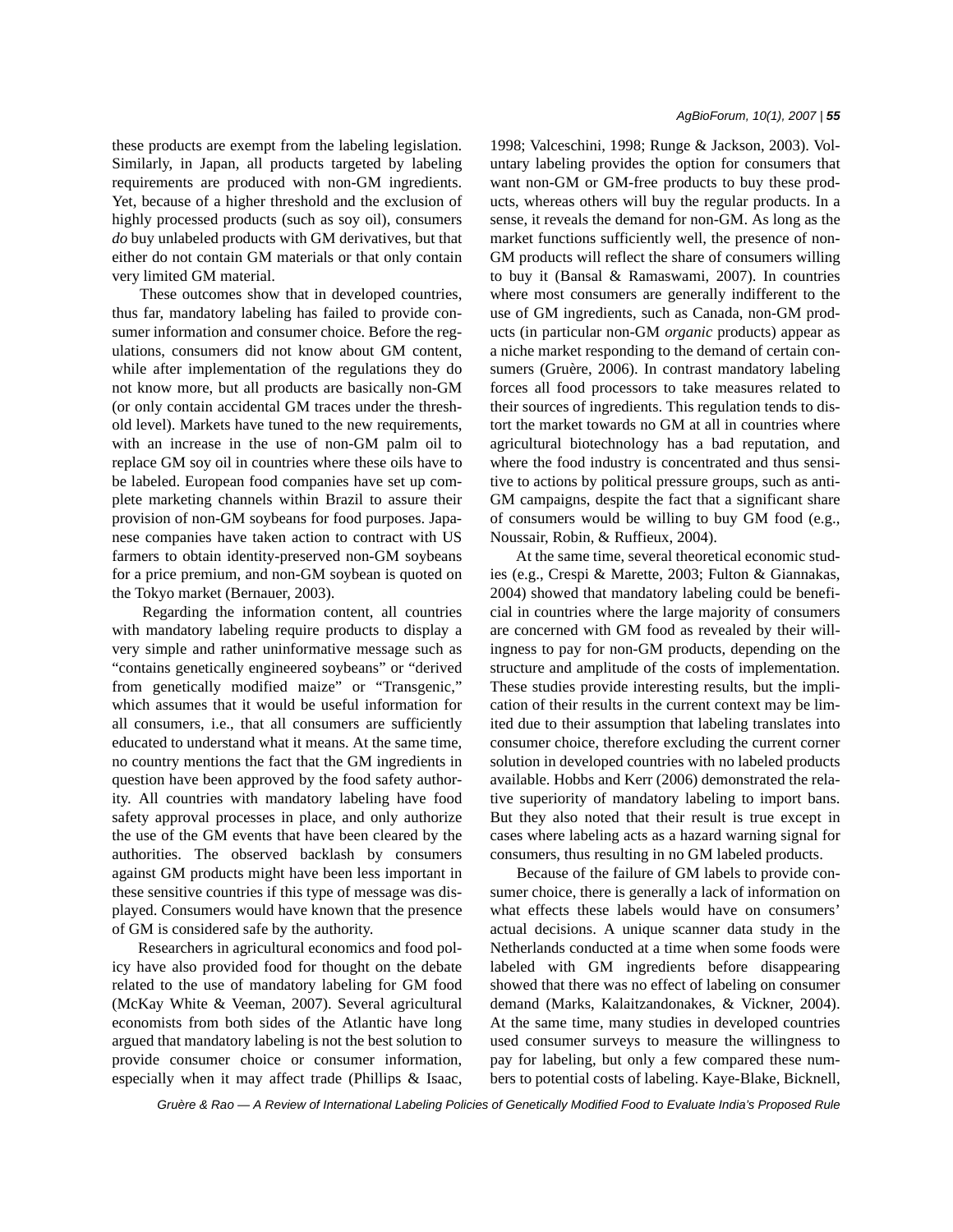and Lamb (2004) measured consumers' willingness to pay for mandatory labeling in New Zealand and showed that it exceeded the estimated costs of the regulation, whereas Loureiro and Hine (2004) showed that US consumer would not be willing to pay the estimated cost of mandatory labeling, and concluded that the US voluntary policy was economically justified.

 Experimental economic studies showed that US consumers would likely perceive GM labeled products as inferior quality products (Tegene, Huffman, Rousu, & Shogren, 2003). A study in France revealed that consumers would likely not read GM food labels, were they available (Noussair, Robin, & Ruffieux, 2002). Their experiment demonstrated that groups of literate consumers were unable to see the message "gentically modified corn" written on ingredient lists of chocolate bars, even when they had time to observe the label for several minutes, but that they would alter their behavior after being shown the label. This raises the question of whether this information would be used by consumers as part of their purchasing decision. In another study, the same authors show that a significant share of French consumers would actually be willing to purchase products with GM ingredients for a discounted price (Noussair et. al, 2004). More recently, Lusk et al. (2005) combined a consumer experiment in the US and Europe with segregation cost estimates and show that on average US consumers would suffer welfare loss with mandatory labeling, while European consumers likely benefited from the labeling regulation because their willingness to avoid GM is larger than the cost of labeling.

 In contrast, there is a general lack of information on the effects of mandatory labeling in developing countries. China is the only large developing country with a regulation effectively in place. International food companies have generally decided to avoid GM ingredients even in China, in order to avoid being targeted by the anti-GM groups in negative campaigns. At the same time, local food producers and national food companies have used GM soybeans and labeled their products as GM (soybean oil). Therefore China is the only country where some labeled GM products are available to consumers, but in this case it is difficult to find the non-GM counterparts. Chang (2007) used supermarket scanner data in the Nanjing region to show that the introduction of GM labels on soybean oil has resulted in a reduction of 2% of the share of soybean oil in total vegetable oil consumption. At the same time she acknowledges the fact that other factors may have driven consumers towards other vegetable oils. Her study also confirms that, where the regulation is enforced, virtually all soybean oil is labeled GM, therefore resulting in no more consumer choice.

 More generally, research is lacking on the effect of GM labeling in developing countries in which many consumers could be more sensitive to prices than in the production process (Bansal & Ramaswami, 2007). The literacy rate among consumers should also be a concern for governments trying to provide information through labeling. The Chinese example may precede others some targeted products could be all labeled GM without much change in consumer reaction. But at the same time, because Chinese consumers are relatively unaware and open to biotechnology, and there is much less civil society opposition to biotech in China, it would be wrong to simply generalize the Chinese example to other countries like India.

#### *Cost of Labeling Requirements*

On the cost side, a few national studies have been published for Canada, Australia, the United Kingdom, and the Philippines, and two regional studies were published for Oregon and Quebec. The cost of a labeling system obviously depends on several critical characteristics, such as the threshold level, the capacity of the industry to comply with requirements, and the public authority's capacity to enforce the labeling rules.

 First, KPMG International (2000a) estimated the costs of implementing mandatory labeling in Canada and found that it would amount to US\$35 to US\$48 per person per year. According to Jaeger (2002), this estimate is high because the study was based on limited information and used upper bound aggregate estimates of costs (e.g., they assumed that 70 to 85% of processed foods would incur the full cost of segregation). The same year, KPMG (2000b) published a report on the introduction of mandatory labeling of GM food in Australia and New Zealand. That report estimated that the total costs of labeling would amount to US\$9.75 and US\$2.65 per person per year for Australia and New Zealand, respectively. This estimate included private costs of compliance and government costs of implementation. A third published report (National Economic Research Associate [NERA], 2001) studied the cost of five different labeling scenarios in the United Kingdom. The first scenario corresponds to the ongoing EU regulations in 2001, the second adds a voluntary labeling scheme for GM-free food, and the third includes products derived from GM ingredients but not meat or processing aids (as done in the extension of the EU rule in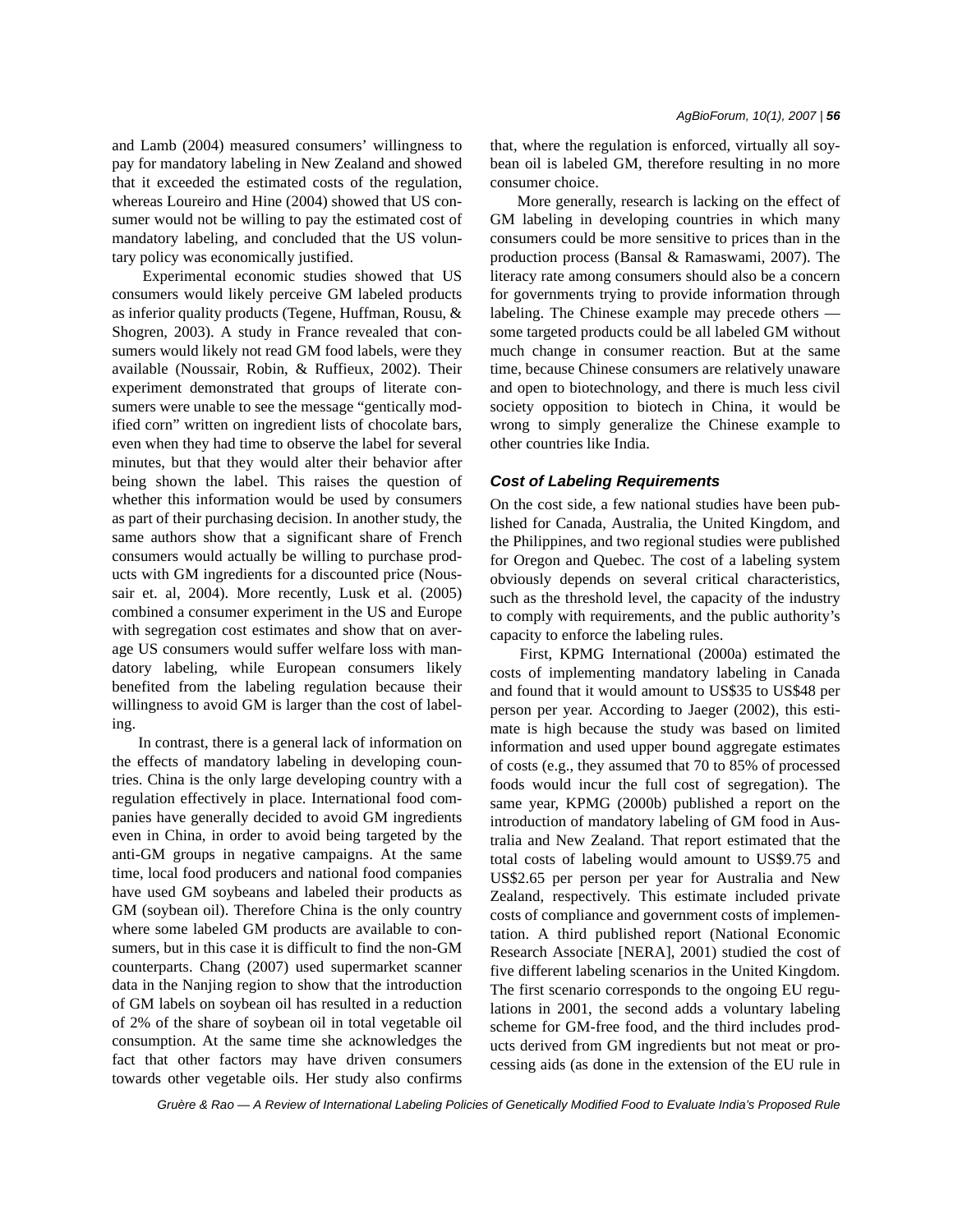2004). The fourth option adds a voluntary labeling scheme for GM-free food to the third scenario, and the fifth option includes all three (meat fed with GM, processing aids, and products derived from GM ingredients). The respective per-capita annual cost estimates are: US\$0.23, \$0.64, \$1.77, \$2.01, and \$3.89.

 Jaeger (2002) reviewed these different cost estimates available and used the results of those studies to discuss the costs of implementing the proposed mandatory labeling policy defined under Oregon's Ballot Measure 27. This proposed US state measure, which included very stringent labeling of GM food and non food products, was rejected by 70% of Oregon voters by referendum in November 2003. He concluded that the total annual costs of the Oregon labeling proposition would range from US\$3 to US\$10 per person per year. This approximation is based on the assumption that labeling is used by all processors with GM ingredients, and thus does not result in any change in product ingredients.

 De Leon, Manalo, and Guilatco (2004) conducted a comprehensive economic study of the potential economic effects of labeling options in the Philippines, a country that produces GM maize and imports large volumes of potentially GM commodities. Their study shows that mandatory labeling would result in an increase of manufacturing costs by 11-12%, which would lead to increases of 10% in consumer prices for certain products. They conclude that, given the high cost of implementation and uncertainties in the international regulatory context, it would be better to avoid the immediate use of mandatory labeling. Instead they suggested a progressive policy alternative, initiated with the introduction of a voluntary labeling system, while waiting for a possible international standard on labeling.

 Lastly, Cloutier (2006) provided a cost study of introducing a mandatory labeling policy for GM food in Quebec, separating fixed and variable costs for the different actors in the food chains.<sup>3</sup> The study reports that the total set up cost for a mandatory labeling system would amount to CAD 161.75 million (equivalent to US\$20/person), and the variable cost for mandatory labeling after its implementation would amount to CAD 28.37 million annually (equivalent to US\$3.5/person/ year) for Quebec. These total estimates are relatively low, perhaps reflecting the very low use of targeted GM *AgBioForum, 10(1), 2007 | 57*

 More generally, it is important to note that the economic effects of labeling are intrinsically linked to the presence or absence of domestically-produced GM crops, and imports or exports of GM food products. The three original producers and exporters of GM crops (i.e., the United States, Argentina, and Canada) have adopted voluntary labeling approaches, whereas the first countries to adopt mandatory labeling requirements are large importers that do not produce GM crops (or produce GM crops in very limited areas). China and Brazil are the only major countries in an intermediate position, as large producers and exporters of GM crops and with mandatory labeling. However, China officially only produces GM cotton, whose main products are not required to be labeled anywhere, and Brazil only produces GM soybeans, which tend to be mostly exported and used as animal feed in countries that do not label meat fed with GM. This situation raises the question of whether labeling can be considered a non-tariff barrier to trade. We will now turn to international considerations.

# **International Agreement and International Trade**

The Codex Alimentarius, the Biosafety Protocol, and the World Trade Organization (WTO) are the three international institutions directly involved in discussions over labeling of GM food. India is a member of the WTO, a ratifying member of the Biosafety Protocol, and an active member of the Codex Alimentarius negotiations. As a consequence, it is important to consider the legal international context to evaluate whether the draft rule would be consistent with India's international obligations.

 First, the Codex Committee on Food Labeling (CCFL) under the Codex Alimentarius Commission has been working on finding a common position on the labeling of GM food since the beginning of the 1990s. Until 2006, there was no agreement within the Codex on the labeling of GM food. No formal standard has been adopted on labeling, but draft guidelines were published and provided the basis for discussion. The "Proposed Draft Guidelines for the Labeling of Food and Food Ingredients Obtained Through Certain Techniques of Genetic Modifications/Genetic Engineering" (section 3) includes the following recommendations (BRIDGES, 2005): 3.1. Labeling should be required for GM food that is not substantially equivalent; 3.2. Labeling should be required for GM food that contains allergens; 3.3. *3. The assessed labeling policy is product-based and it excludes* 

*animal feed, animal products, and food sold at restaurants.*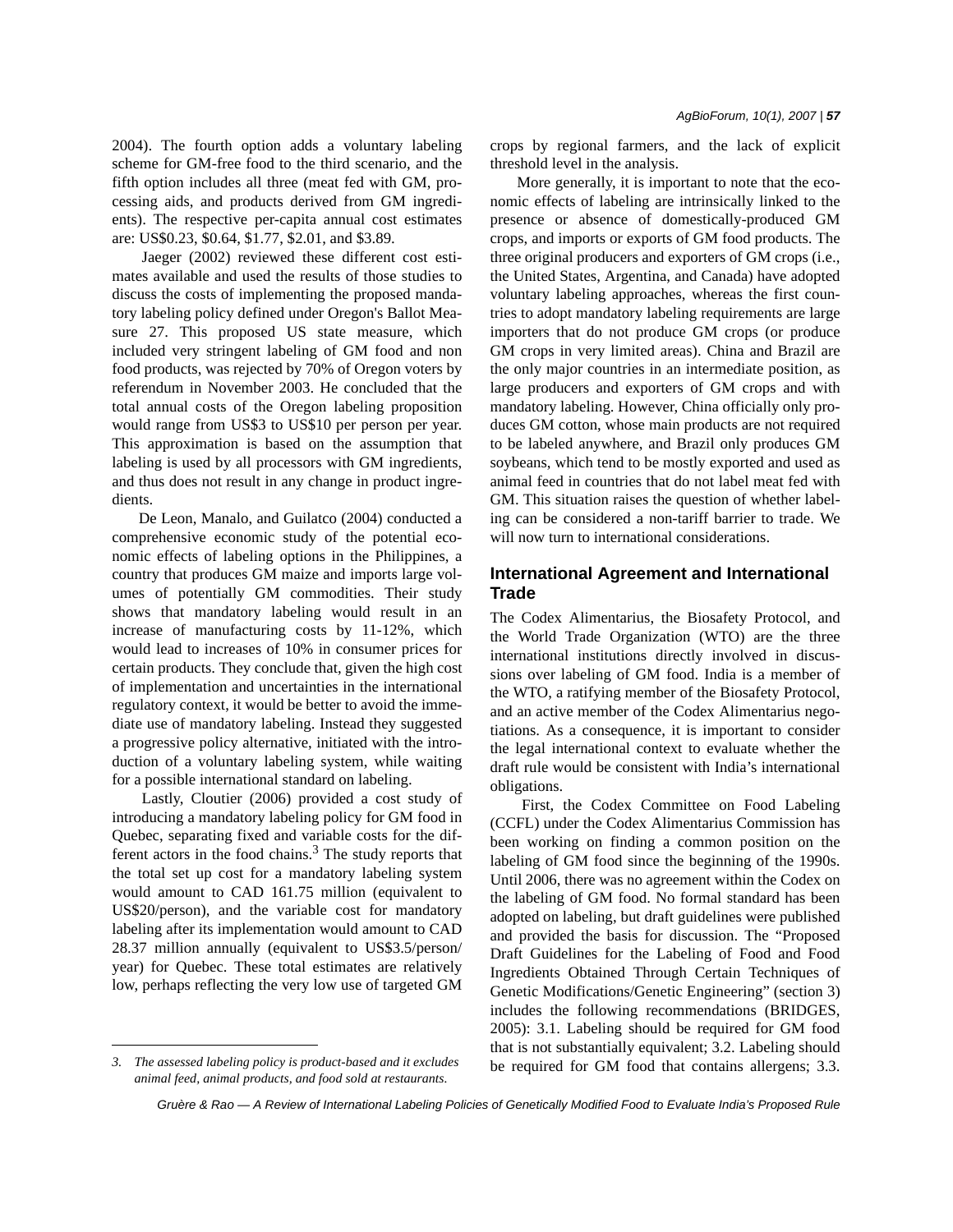Labeling should be required for substances with physiological or metabolic impacts; 3.4. Where label indicates the presence of production process, GM food (food containing GM and food with ingredients derived from GM food) should be labeled; 3.5. For GM food products for which there are religious or dietary concerns, labeling should be required.

 The first three provisions (3.1, 3.2, and 3.3) were supported by virtually all active members of the Codex Commission. They recommended labeling requirements for GM food with significant changes in product characteristics. In contrast, article 3.4 was the object of a large disagreement among Codex members. This article recommends the use of labeling based on differences in production methods; under this article, all GM food should be labeled, whether or not there is any GM ingredient in the final product. The draft guidelines also included additional sections on threshold levels for adventitious presence of GM food, possible labeling exemptions, text declaration, rules of implementation, and enforcement.

 During the May 2006 annual session of the CCFL in Ottawa, Canada, no agreement was found on GM food labeling and the issue was almost dropped from the agenda. But after discussions, the CCFL agreed to have a new working group on this issue. Presently, in view of national differences, it is unlikely that a Codex consensus will be found on the guidelines (Fletcher, 2006), except possibly on the first three provisions.

 Secondly, the Cartagena Protocol on Biosafety provides rules related to identification for any transboundary movement of living modified organisms intended for direct use as food, feed, or processing (i.e., unprocessed GM commodities, noted as LMO-FFPs). It is important to note that these rules *are not directly related* to domestic labeling regulations—they only concern traded shipments of LMO-FFPs. In other words the Protocol supports the use of GM labels for imported and exported commodity shipments, not consumer products. Yet, many countries believe that a comprehensive requirement for traded GM commodities would support the legitimate use of mandatory labeling requirements in the trade arena because it would justify importer requirements of a similar nature to mandatory labeling on consumer products. But this would only be the case if the WTO officially recognizes the Protocol as a binding international agreement, and in any case, it would not justify labeling requirements for processed GM food products (that are not LMO-FFPs).

 Under Article 18.2.a, parties to the Protocol should request information from exporters regarding the presence and the identification of LMO-FFPs in any shipment before importation. Until March 2006, the Protocol only required exporters to notify of the potential presence of LMO-FFPs in traded shipments by writing that the shipment "May Contain" LMO-FFPs. During the third meeting of parties in March 2006 in Brazil, Protocol members agreed to have a two-option rule on information requirements (BRIDGES, 2006). Shipments containing LMO-FFPs identified "*through means such as identity preservation systems*" must show that the shipment "Does Contain" LMO-FFPs and provide identifiers of each GM event. Shipments of LMO-FFPs which are not well-identified would only have to label their shipment as "May Contain" LMO-FFPs (Redick, 2007). At the same time, parties decided to reconsider the rule at the 2008 meeting of parties with the possibility of extending the requirements with "Contains" to all shipments of LMO-FFPs in 2012.

 Even if the "contains" requirement will likely not apply to a large trade volume in the short run, it could become mandatory for Protocol members and then drive the GM producers and exporters to comply with it after 2012. Recent economic studies have evaluated the potential costs of stringent information requirements with "contains" in US, Canada, Argentina, Australia, or China (Kalaitzandonakes, 2004; JRG Consulting Group, 2004; Foster & Galeano, 2006; Huang, Deliang, Yang, Rozelle, & Kalaitzandonakes, 2006). These studies report that even with the most efficient trade commodity system, because particular GM events are currently commingled in trade shipments, stringent information requirements for GM commodity shipments would be highly costly for both exporters and importers of the main current GM commodities and potentially other grains.

Thirdly, labeling remains a sensitive issue in the context of the WTO. In addition to the General Agreement on Tariff and Trade (GATT), the Agreement on the Applications of Sanitary and Phytosanitary Measures (SPS Agreement) and the Agreement on Technical Barrier to Trade (TBT Agreement) are at the heart of the question of the legality of GM food regulations (Sheldon, 2002). First, the SPS agreement provides rules related to safety regulations, but its application to labeling could be limited since most countries justify labeling as a consumer regulation rather than a safety regulation.<sup>4</sup> Secondly, the TBT agreement concerns domestic regulations that may be involved for other societal goals (Josling, Roberts, & Orden, 2004). The TBT agreement would likely rule if the importer raises technical standards or regulations (such as labeling) that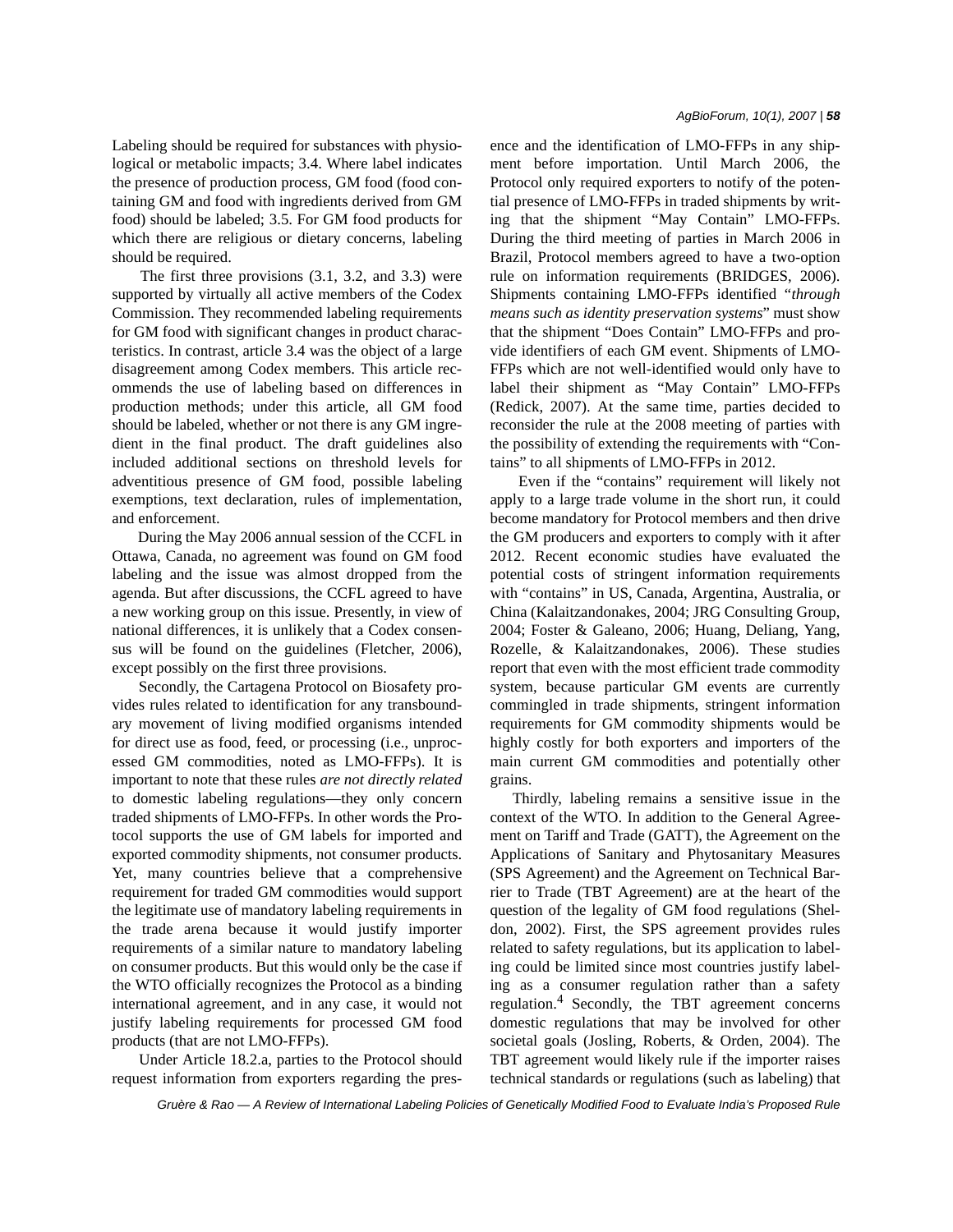are not directly related to safety or whose purpose is not related to safety, but that still may be trade distorting (Morgan & Goh, 2004).

 The TBT agreement includes two main clauses relevant to the case of mandatory labeling of GM food (Heumueller & Josling, 2004). First, Article 2.1 restates the main principles of the GATT agreement with regard to 'national preference' treatment and 'most favored nation' treatment. Imported products "*shall be accorded treatment no less favorable than that accorded to like products of national origin and to like products originating in any other country.*" The main point of contention on this article relates to the definition of 'like products,' which could be based on end product differences or on consumer preferences. Secondly, Article 2.2 of the TBT provides conditions under which a technical regulation is allowed for WTO members; it mainly requires two conditions: a broadly defined legitimate objective and the absence of any other less trade-distorting measures that could achieve the same objectives. For the case of labeling requirements, the interpretation would depend on the legitimacy of a specific labeling requirement, on its importance, and visual effects to achieve the objective as compared to other measures (such as voluntary labeling for the objective of information provision). Heumueller and Josling (2004) argue that the TBT may rule for or against the labeling requirements, depending on the interpretation of this agreement.

 In the absence of Codex standards on GM food labeling that would be recognized as a reference by the WTO, each national labeling regulation would have to be evaluated individually to assess whether or not it is consistent with WTO obligations. Yet, existing studies and past evidence suggest the following two points. First, process-based labeling requirements, i.e., mandatory labeling regulations that apply to highly processed products without significant traces of GM, are more likely to be at risk of being found inconsistent with the WTO. The US government has announced several times that it was considering launching a WTO dispute against the labeling and traceability regulation of the EU. A ruling on such a dispute would create a precedent on the question of the legality of mandatory labeling requirements based on production process and methods, and could apply to other countries with process-based labeling requirements. Secondly, the Cartagena Protocol's potential future requirements with "Contains" and lists of particular GM events may also be found inconsistent with the WTO. In particular, non-members of the Protocol, that are exporters of GM commodities could launch a dispute against a Protocol and WTO member with stringent information requirements for traded commodities.

# **Lessons Learned: the Indian Draft Rules in the International Context**

Established in March 2006, the Indian Draft rule 37- E includes a definition of genetically engineered or modified foods and the following provisions: (a) that mandatory labeling will be required for all primary or processed foods, food ingredients, or food additives derived from a GM food; (b) labels must indicate that the food has been subject to genetic modification, and; (c) labels for imported GM foods must indicate that the food has been approved for marketing in the country of origin (see Appendix). We will examine each of these provisions in light of our international analysis.

### *Provision (a): Labeling of all GM Food Products*

First, draft rule 37-E proposes labeling requirements with a very comprehensive product coverage. The proposed standard would rank India's regulation among the most stringent GM food labeling policies in the world. Provision (a) of the rules requires labeling for "GM food, derived there from, whether it is primary or processed or any ingredient of food, food additives, or any food products that may contain GM material…without any exceptions." In addition, the definition of genetically modified food (provision (i)) states that "food and food ingredients composed of or containing genetically modified or engineered organisms…or food and food ingredients produced from but not contained genetically modified or engineered organisms." In view of these two quotes, the requirements would include ingredients derived from GM and/or that may contain GM material.

 Thus, the requirements would apply to all highly processed products such as crude or refined soybean oil or cottonseed oil. Oil produced with GM soybeans may contain very minimal shares of GM material, which can in some cases be detected, but not quantified at a level of statistical significance. More specifically, crude oil may contain proteins with traces of transgenic DNA while refined oil does not (Chandrashekhar, 2006). The

*<sup>4.</sup> When introducing labeling, many WTO members only notified the TBT, while several countries notified both the SPS and TBT, and China only notified the SPS (WTO, 2006). Therefore, even if we do not provide details here, mandatory labeling policies in certain countries could also be challenged under the SPS Agreement.*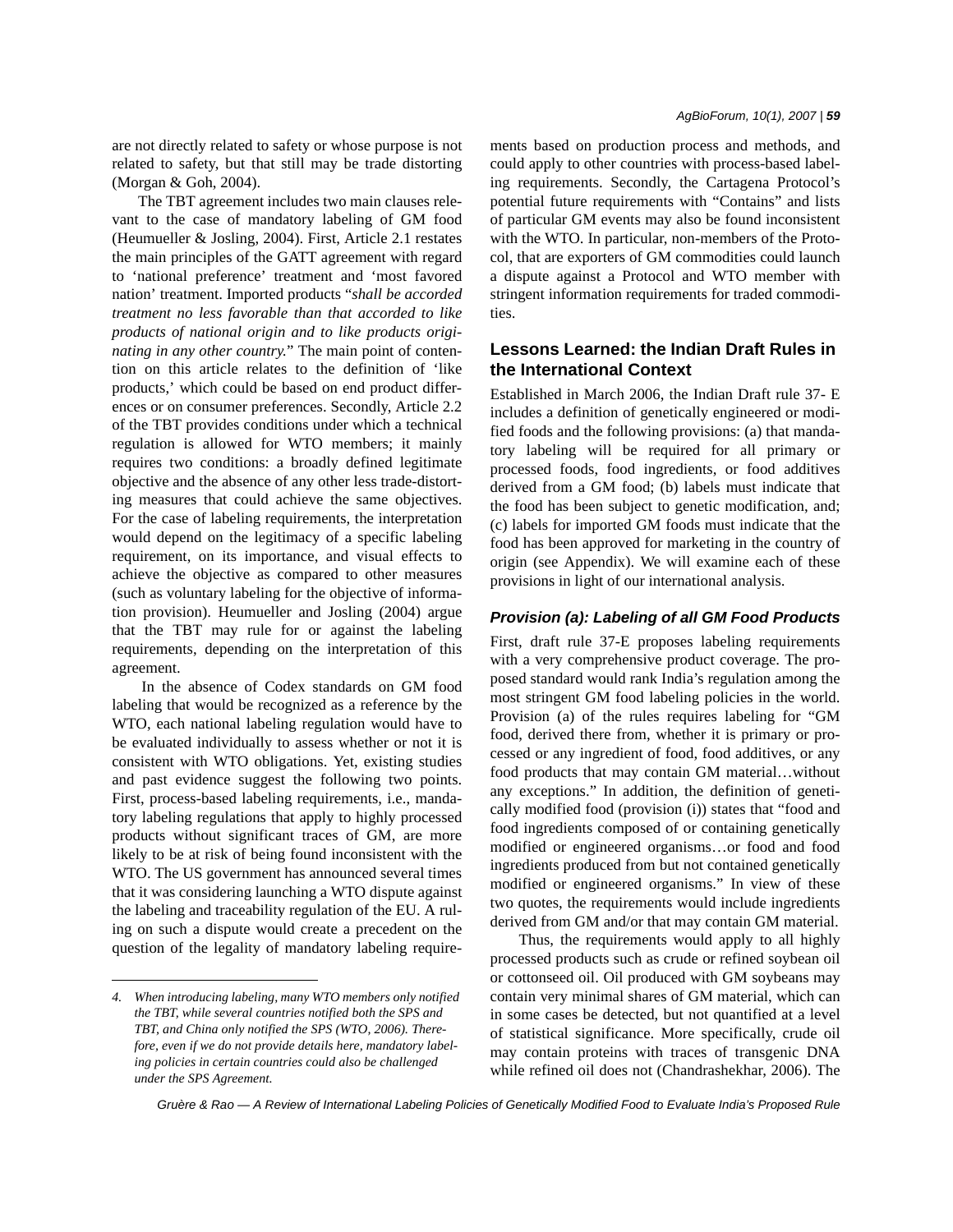question then becomes whether meat and animal products (e.g., milk from animals fed with GM cottonseeds) would also be required to be labeled. Even if they do not include animal products, the draft rules, by including products derived from GM ingredients, are similar in nature to the EU rules. Hence, they are much stricter than the Australian, Japanese, or South Korean labeling requirements, and thus will likely be more expensive and more difficult to implement than the ones of these developed countries.

### *Provision (b): Labeling Information Content*

Secondly, like in all other labeling countries, the labeling specification (clause (b)) only refers to the displaying of the words 'genetically modified,' not to the fact that the GM material has been approved by the governing body. This is arguably regrettable, because the information content remains limited and might act as a hazard warning signal to uninformed or partially informed consumers. In developed countries, consumers' negative perception of GM food, reinforced by this imprecise information, triggered a rapid reaction by the main market actors, who preferred to avoid GM ingredients in order to escape the negative publicity associated with GM labeling requirements. Such a situation might occur for India's packaged food products, thus resulting in a 'no GM' versus 'non-GM' choice for consumers, imprecise information, and likely higher food prices.

# *Provision (a) and (c): Labeling Imported GM Commodities*

Thirdly, the draft rules require labeling for all GM food imported (as part of requirements under provision (a)), and that in addition (provision (c)) those imported food should say that the GM foods have been approved for marketing and use in the country of origin. To our knowledge, no other country explicitly asks for that second requirement, but it may not be as much a burden for the exporter as the requirement to label GM products. In fact, except during cases of gene escapes (Ledford, 2007), all GM food products exported have already been approved in the exporting country, and it is highly unlikely that a country would permit the production of a GM crop not approved for domestic consumption but only designed for export markets. Hence, we raise issues and concerns regarding the application of provision (a) to imported commodities, not the additional requirement under provision (c).

 Provision (a) applies to both domestic and imported commodities, consistent with the General Agreement of the WTO. But the draft rules, like the regulations of the EU, could potentially be disputed at the WTO under the TBT agreement. In the current trade context, India is reportedly mostly importing soybean oil derived from GM soybeans, and all these imports will be subject to the labeling. At the same time, at the domestic level, there are no GM soybeans, and only cottonseeds derived from Bt cotton and oil derived thereof, whether packaged or not, would have to be labeled. Cotton does not represent a large share of total food budget. As a consequence, these labeling rules could be seen by the exporter as an effective non-tariff barrier to trade. Recent press articles from industry observers (Low, 2006; Chandrashekhar, 2006) explained that India was trying to find ways to increase the domestic price of oilseeds, and one observer even reported that GM labeling was advanced as an indirect way to protect the domestic market for edible oils in the long run. Furthermore recent discussions on GM labeling in India focused on imported soybean oil, not domestic cottonseed products (Sharma, 2007). This type of argument suggests that if an exporting nation's oilseed industry was significantly affected by the loss in trade, it could launch a WTO dispute with a convincing claim against India. Furthermore, unlike in the EU, there is no compelling evidence to date that the introduction of GM food labeling requirement in India responds to any type of overwhelming consumer demand.

 Moreover, recent developments do not lead one to believe that an international standard will be agreed upon for GM food labeling anytime soon. The Codex Committee on Food Labeling is not making progress after 14 years of debate on GM food labeling, and almost decided to drop the issue altogether. As a result, there is no standard at the international level. The Biosafety Protocol, which includes a clause on information requirements for traded LMO-FFPs, is also facing difficulties to approve a single harmonized rule, because of international differences. The latest compromise of a two option rule, while being unstable, might be the most advanced possible rule, balancing the demand for strict requirements by some Protocol members with the reality of potential costs of implementation for exporters and importers. Besides, even if the Protocol adopted strict labeling requirements, they would not justify the use of stringent labeling rules for consumer products, and would definitely not justify labeling for imported processed products (that are not living modified organisms), particularly those that do not contain GM material such as soybean oil.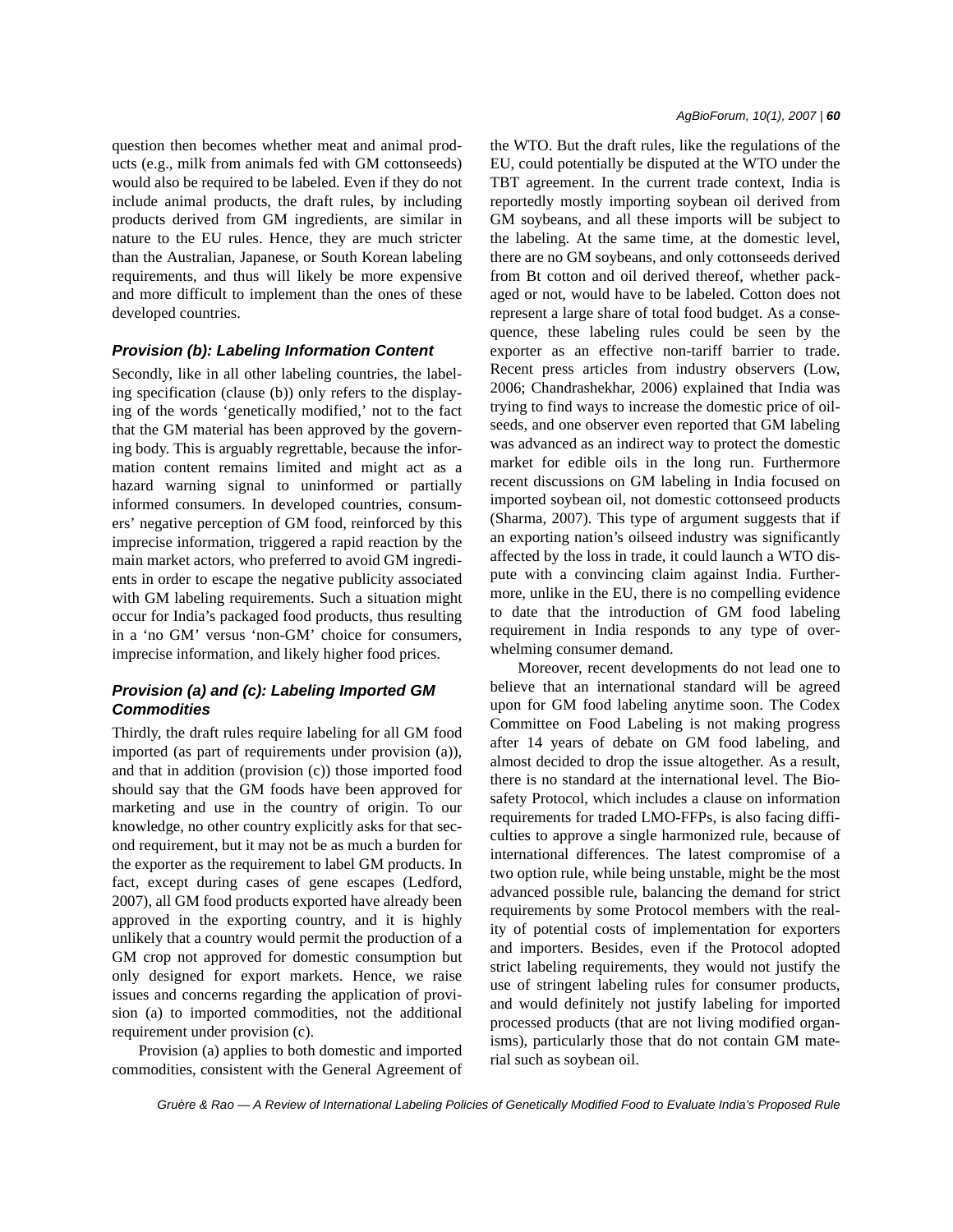# *General Comments: Economic Effects and Missing Elements*

Fourth, there is no explicit threshold level for labeling in the draft rules. This can be interpreted in two ways. First, from a strict interpretation of the provision "any GM material*,*" the regulation would apply at the 0% level. Secondly, the threshold level might be the subject of an amendment to the draft rules to be formulated in the near future. The level of detection (i.e., a 0% level) is the official, but likely unapplied, standard of China. This level means that any trace element, even if not detectable, in any food product should trigger a labeling requirement. Practically, assuming perfect enforcement, in a global market with commingled trade commodities, a 0% level would result in the fact that *all products derived from traded commodities* (maize, soybeans, canola, cottonseed, and other main grains such as wheat, barley, or even rice) would have to carry a GM label. In countries with GM crops and well integrated marketing systems for commodities, such as the US and Canada, perfect separation at the 0% level is considered impossible. Even the EU, which has the most stringently implemented standard, is at 0.9%. Thus, the Indian rules should clearly indicate a threshold level, taking into account the practical consequences of a zero-percent threshold level.

 More generally, we acknowledge that it is difficult to predict the precise economic effects of the proposed GM labeling regulations simply based on our comparison of regulations. But our review demonstrated that the benefits of labeling, both in terms of consumer information and consumer choice, can be elusive because of the economic incentive structure for food industry participants, the role of anti-GM campaign, and consumer perceptions. Nonetheless, Indian consumers may be indifferent to GM, the industry may not be reactive, and the labeling might end up as a commonality for all packaged products. More research is needed to evaluate the expected effects of labeling on packaged and unpackaged food in India.

 In terms of costs, previous studies in developed countries with industrialized food sectors suggest very significant costs, from US\$1 to US\$10 per capita per year, or more than 10% of manufacturing costs, which could amount to billions of dollars for India. However, it is clear that the industry structure and consumer response to price could be different in India. Three factors will drive the cost of implementation: first, the applied threshold level (a lower level raises costs); second, the degree of enforcement due to the need of testing facilities, experienced personnel, and whether or not the requirement applies to highly processed products, requiring a traceability system that goes back to the production farm; and third, the number of GM food varieties produced domestically. This last factor will likely be critical. Most countries that are producing GM food or feed have rejected mandatory labeling because of the costs of implementation and because of the market disadvantage it gives to products derived from transgenic crops. While Brazil both commercially produces a GM food or feed crop (GM soybeans) and has mandatory labeling, the labeling regulation has yet to be implemented. Spain produces GM maize only for animal feed, which has to be labeled, but labeling does not apply to animal products in the EU.

 With such rules, if India intends to commercialize GM food crops in the near future, such as rice or brinjals (eggplants), all products from these crops would have to be labeled, and would potentially suffer from a discounted market price if consumers perceive the information as a hazard warning, or if labels are used by anti-GM groups. As a result, either GM producers would try to market their products without a label (illegally), or they might prefer to switch back to conventional non-GM food. Such an evolution would greatly reduce the returns from research and development for future GM food crops in the private and public sectors.

# **Concluding Comments**

Existing evidence from *developed* countries shows that while mandatory labeling regulations have failed thus far to demonstrate any visible benefit in terms of consumer choice and consumer information, they have contributed to the disappearance of GM food ingredients in targeted products. At the same time, there is a general lack of evidence on the effects of GM food labeling requirements in *developing* countries, as most of these countries have not fully implemented their national regulations. Existing cost studies on labeling requirements in countries with industrialized food sectors suggest very significant market costs of implementation.

 India's proposed labeling rule for GM food is among the most stringent globally due to its extensive coverage. More specifically, it includes all highly processed products derived from GM crops, even without detectable traces of transgenic material. The proposed labeling content only refers to genetic modification, not to the fact that the GM material has been approved by the governing body or any other useful information. Furthermore, no other countries require the display of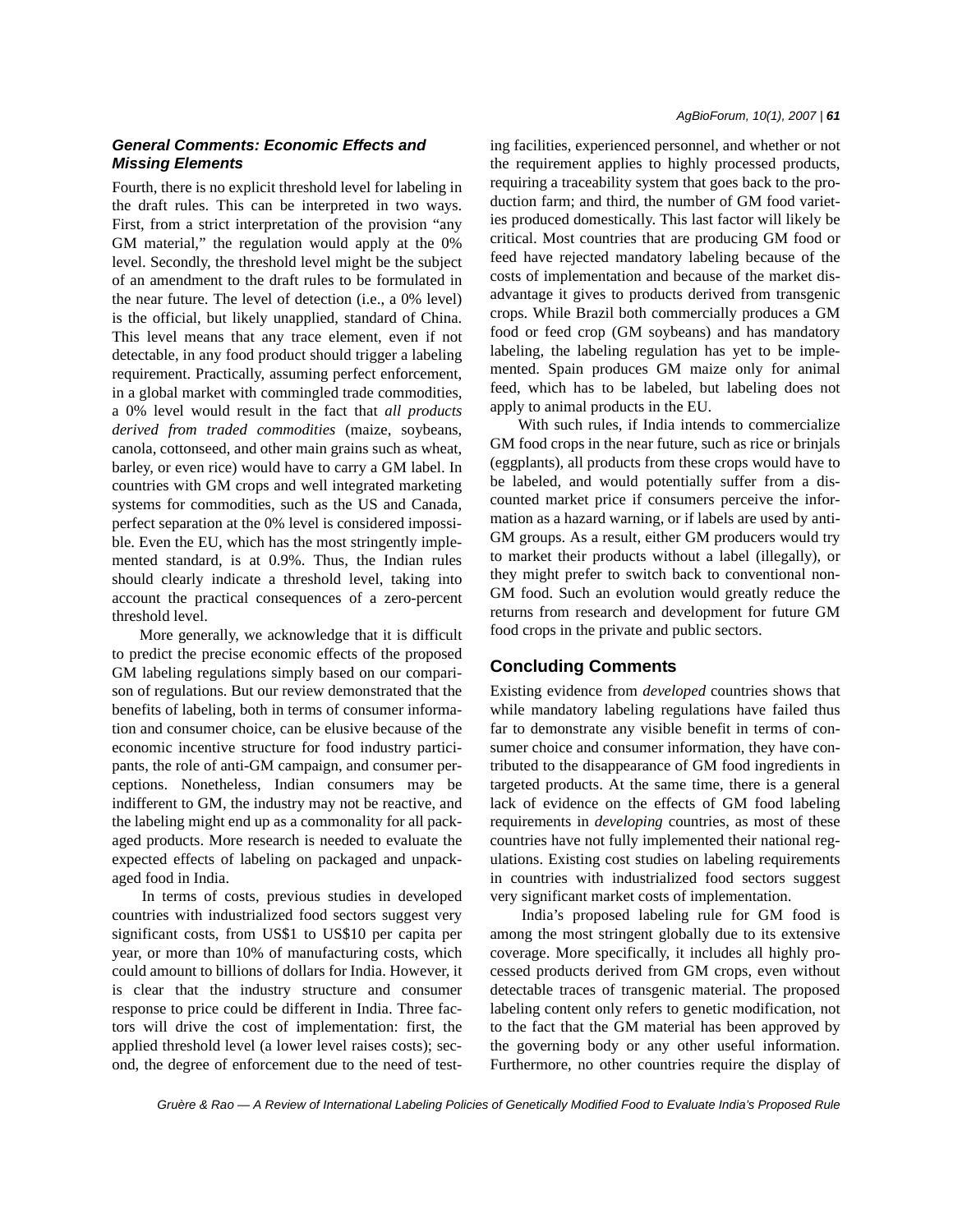information regarding the approval status for marketing and use in the country of origin. The requirement to label all imported products derived from GM may result in significant international legal challenges.

 In our review of international agreements, we note that not one of the relevant international agreements explicitly authorizes or supports labeling requirements for imported food products containing, or derived from, GM crops, as included in the Indian draft rule. Instead, there is a risk that such process-based labeling of GM food would be found inconsistent with WTO obligations. Lastly, there is no explicit threshold level for labeling in the draft rules. In the current world trade system, a 0% threshold level would result in labeling of all food produced from potentially GM commodities.

 On the basis of this analysis and in view of existing evidence, we would like to make the following two assertions. First, India's proposed regulation could lead to increased price for consumers, potentially lower revenues for small producers, and large implementation costs. Other developing countries, often with more concentrated and industrialized food marketing systems, have had difficulties enforcing less stringent labeling regulations. This suggests that the proposed rule risks being unenforceable in India. Secondly, international experience with GM food labeling also suggests that political pressure groups may capture labeling regulation, thus resulting in no consumer choice or information.

 Still, it is noted that these conclusions on the potential effects of GM labeling are based on observations from other countries, not from India. Consequently, our main recommendation is to conduct more applied research and analysis on the potential effect of this and other labeling options for GM food in India before making any decision on this complex issue. More studies are needed in order to choose the best rule responding to India's political objectives. Such effort could lead to a discussion of the issues at stake in the presence of all relevant stakeholders that will be directly affected by the potential regulations.

### **References**

- Bansal, S., & Ramaswami, B. (2007). *The economics of GM food labels: An evaluation of mandatory labeling proposals in India* (Forthcoming Discussion Paper). Washington, DC: International Food Policy Research Institute.
- Bernauer, T. (2003). *Genes, trade, and regulation: The seeds of conflict in food biotechnology*. Princeton, NJ: Princeton University Press.
- BRIDGES. (2005). Codex sees clash on biotech labeling. *BRIDGES Trade BioRes*, *5*(9).
- BRIDGES. (2006). Constructive ambiguity saves LMO labeling discussions at MOP-3. *BRIDGES Trade BioRes*, *6*(5).
- Carter, C.A., & Gruère, G.P. (2003a). International approaches to the labeling of genetically modified foods. *Choices*, *18*(2), 1- 4. Available on the World Wide Web: http:// www.choicesmagazine.org.
- Carter, C.A. & Gruère, G.P. (2003b). Mandatory labeling of genetically modified food: Does it really provide consumer choice? *AgBioForum*, *6*(1&2), 68-70. Available on the World Wide Web: http://www.agbioforum.org.
- Carter, C.A., & Gruère, G.P. (2006). International approval and labeling regulations of genetically modified food in major trading countries*.* R. Just, J.M. Alston, and D. Zilberman, (Eds.), *Regulating Agricultural Biotechnology. Economics and Policies* (pp.459-480). New York: Springer Publishing.
- Cevallos, D. (2006, February 22). Wanted: Labels for genetically engineered products. *Inter Press Service News Agency (IPS).* Available on the World Wide Web: http://ipsnews.net/ news.asp?idnews=32244.
- Chandrashekhar, G. (2006, March 24). Labeling of GM food: Imported soyaoil will suffer. *Business Line*.
- Chang, X. (2007). Labeling policy and impact on consumer's purchasing behavior in China: A case study of vegetable oils in Nanjing. In International Food Policy Research Institute (IFPRI) and Research and Information Systems for Developing Countries (RIS), *Economic Consideration of Biosafety and Biotechnology Regulations in India, Proceedings of a Conference in New Delhi, August 24-25, 2006* (p.16). Washington, DC: IFPRI.
- Cloutier, M. (2006). *Etude Economique sur les Coûts Relatifs à l'Etiquetage Obligatoire des Filières Génétiquement Modifiées (GM) versus non-GM au Niveau Québécois*. [Economic survey on the costs relating to mandatory labelling of the genetically modified (GM) versus non-GM at the Quebec level]. Report presented to the Ministère de l'Agriculture des Pêcheries et de l'Alimentation du Québec. University of Québec in Montréal, Department of Management and Technology.
- Crespi, J.M., & Marette, S. (2003). "Does contain" versus "Does not contain:" Does it matter which GMO label is used? *European Journal of Law and Economics*, *16*, 327-344.
- De Leon, A., Manalo, A., & Guilatco, F.C. (2004). *The cost implications of GM food labeling in the Philippines*. Study commissioned by the Bureau of Food and Drugs, Department of Health, Republic of The Philippines.
- Fletcher, A. (2006, June 28). IFT: No consensus on global GM labelling. *FoodNavigator.*com. Retrieved July 2006 from http://www.foodnavigator.com/news/ng.asp?n=68728-ift-noconsensus.
- Foster, M., & French, S. (2007). *Market acceptance of GM canola*. ABARE Research Report 07.5 prepared for the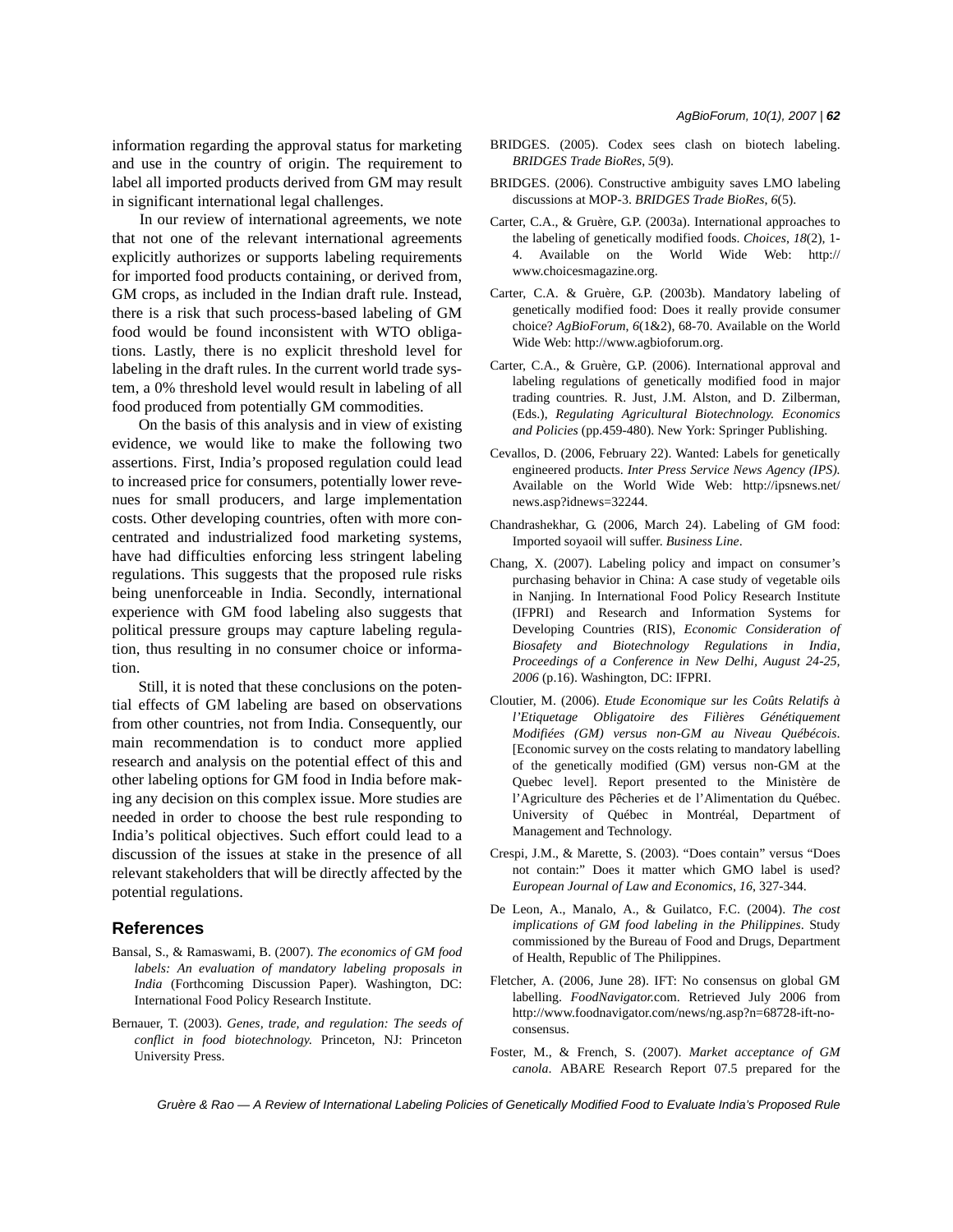Australian Government Department of Agriculture, Fisheries and Forestries, Canberra, Australia: Australian Bureau of Agriculture and Resource Economics.

- Foster, M., & Galeano, D. (2006). *Biosafety Protocol— Implications of the documentation regime*. ABARE eReport 06.2. Canberra, Australia: Australian Bureau of Agricultural and Resource Economics.
- Fulton, M., & Giannakas, K. (2004). Inserting GM products into the food chain: The market and welfare effects of different labeling and regulatory regimes*. American Journal of Agricultural Economics, 86*(1), 42-60.
- GMO Compass. (2007, January 23). Labeled Goods Hard to Find. Retrieved February 2007 from: http://www.gmo-compass.org/ eng/regulation/labelling/ 92.gmo\_labelling\_labelled\_goods.html.
- Gruère, G.P. (2006). A preliminary comparison of the retail level effects of labeling policies of genetically modified food in Canada and France*. Food Policy*, *31*(2), 148-61.
- Haigh, M. (2004). *Handbook on the labeling of genetically modified foods, ingredients and additives*. Surrey, UK: Leatherhead Food International.
- Hansen, K. (2004). Does autonomy count in favor of labeling genetically modified food? *Journal of Agricultural and Environmental Ethics*, *17*(1), 67-76.
- Heumueller, D., & Josling, T. (2004). Trade restrictions on genetically engineered foods: The application of the TBT agreement*.* In R.E. Evenson and V. Santaniello (Eds.), *The Regulation of Agricultural Biotechnology* (pp. 79-88). Cambridge, MA: CABI Publishing.
- Hobbs, J.E., & Kerr, W.A. (2006). Consumer information, labeling, and international trade in agri-food products*. Food Policy*, *31*(1), 78-89.
- Huang, J., Deliang, Z., Yang, J., Rozelle, S., & Kalaitzandonakes, N. (2006). *The costs of implementing the Biosafety Protocol - A look at China* (IPC Technology Issue Brief 17). Washington, DC: International Food and Agricultural Trade Policy Council.
- Jaeger, W.K. (2002, October). Economics issues and Oregon ballot measure 27: Labeling of genetically modified foods (EM 8817). Corvallis, Oregon: Oregon State University.
- Josling, T., Roberts, D., & Orden, D. (2004). *Food regulation and trade, toward a safe and open global system.* Washington, DC: Institute for International Economics.
- JRG Consulting Group. (2004). Economic assessment of the ratification of the Cartagena Protocol, based on the outcome of the 1st meeting of parties. Final report prepared for Agriculture and Agri-Food Canada.
- Kalaitzandonakes, N. (2004). *The potential impacts of the Biosafety Protocol on agricultural commodity trade* (IPC Technology Issue Brief). Washington, DC: International Food and Agricultural Trade Policy Council.
- Kalaitzandonakes, N., & Bijman, J. (2003). Who is driving biotechnology acceptance? *Nature Biotechnology*, *21*, 366- 369.
- Kaye-Blake, W., Bicknell, K., & Lamb, C. (2004). Willingness to pay for GM food labeling in New Zealand*.* In R.E. Evenson and V. Santaniello (Eds), *Consumer Acceptance of Genetically Modified Food.* Wallingford, UK: CABI Publishing.
- Knight, J., Mather, D., & Holdsworth, D. (2005). Impact of genetic modification of country image of imported food products in European markets: Perceptions of channel members*. Food Policy*, *30*(4), 385-398.
- KPMG International. (2000a, January). Potential costs of mandatory labeling of food products derived from biotechnology in Canada.
- KPMG International. (2000b, March). Report on the costs of labeling genetically modified foods.
- Ledford, H. (2007). Out of Bounds*. Nature*, *445,* 132-133.
- Loureiro, M.L. & Hine, S. (2004). Preferences and willingness to pay for GM labeling policies*. Food Policy*, *29*(5), 467-483.
- Low, B. (2006, February 23). Interview: India may not change vigils duties in budget. *Dow Jones Newswires*.
- Lusk, J.L., House, L.O., Valli, C., Jaeger, S.R., Moore, M., Morrow, B., & Traill, W.B. (2005). Consumer welfare effects of introducing and labeling genetically modified food. *Economics Letters*, *88*(3), 382-388.
- McKay White, K., & Veeman, M.M. (2007). A survey of literature on genetically modified crops: economics, ethics, and society (Staff Paper 07-01). Alberta, Canada: Department of Rural Economy, Faculty of Agriculture, Forestry and Home Economics, University of Alberta, Edmonton, Canada.
- Marks, L., Kalaitzandonakes, N., & Vickner, S.S. (2004). Consumer purchasing behavior towards GM foods in the Netherlands. In R.E. Evenson and V. Santaniello (Eds), *Consumer Acceptance of Biotechnology Foods*. Wallingford, UK: CABI Publishing.
- Morgan, D., & Goh, G. (2004). Genetically modified food labeling and the WTO agreements. *Review of European Community and International Environmental Law*, *13*(3), 305-319.
- National Economic Research Associates (NERA). (2001). Economic appraisal of options for extension of legislation on GM labeling: A final report for the Foods Standards Agency of the United Kingdom.
- Noussair, C., Robin, S., & Ruffieux, B. (2002). Do consumers not care about biotech foods or do they just not read the labels? *Economics Letters*, *75*(1), 47-53.
- Noussair, C., Robin, S., & Ruffieux, B. (2004). Do consumers really refuse to buy genetically modified food? *The Economic Journal*, *114*, 102-120.
- Phillips, P.W.B., & Isaac, G.E. (1998). GMO labeling: Threat or opportunity? *AgBioForum*, *1*(1), 25-30. Available on the World Wide Web: http://www.agbioforum.org.